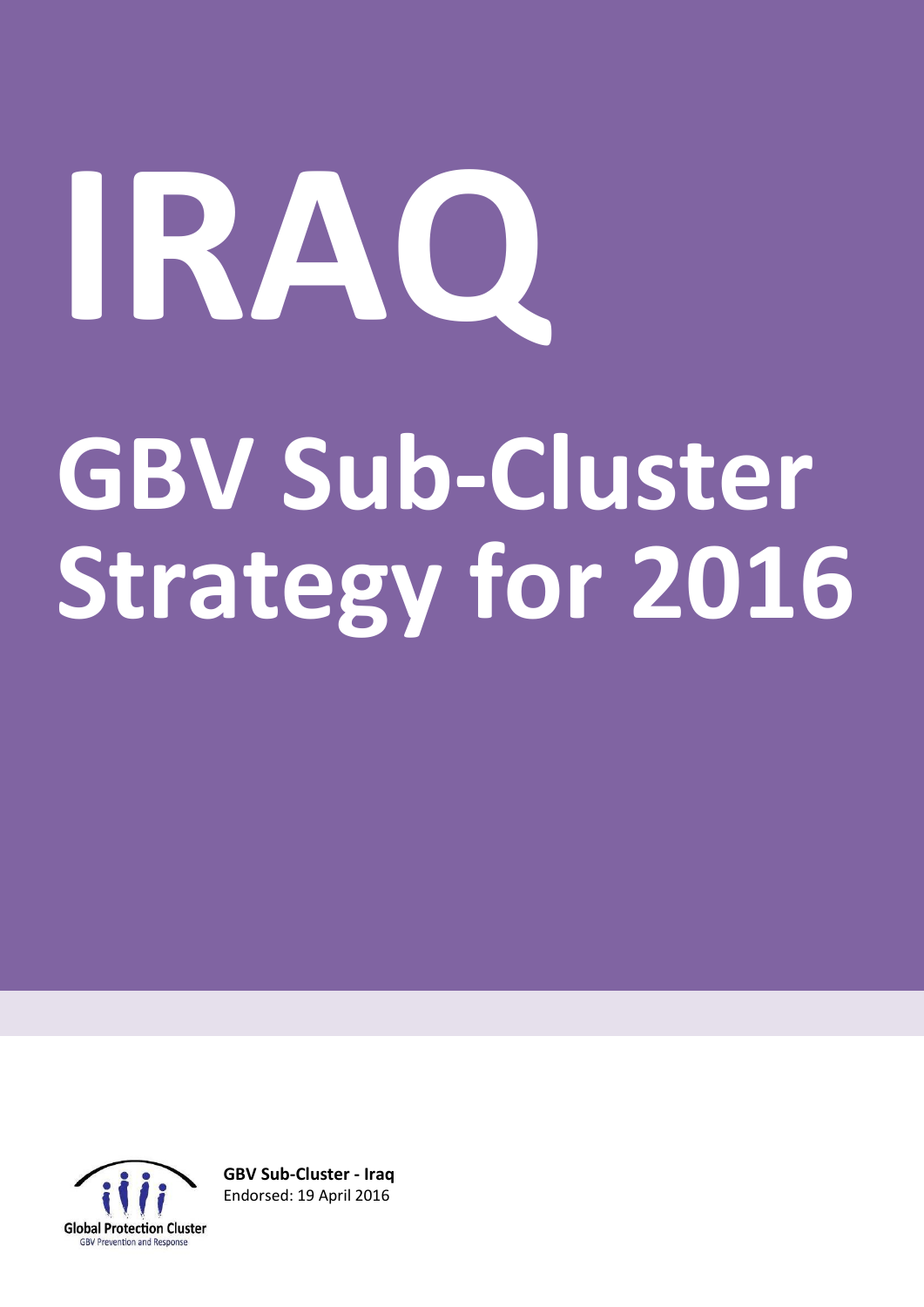# **Contents**

| <b>Acronyms</b>                                    | 3              |
|----------------------------------------------------|----------------|
| <b>Introduction</b>                                | 4              |
| <b>Strategy Development Process</b>                | 5              |
| <b>Priority Issues</b>                             | 5              |
| <b>Domestic Violence</b>                           | 5              |
| Forced Marriage, including Child Marriage          | 6              |
| Sexual Violence, Harassment and Exploitation       | $\overline{7}$ |
| Conflict-Related Sexual Violence (CRSV)            | 8              |
| Lack of Social and Economic Power                  | 8              |
| <b>Objectives and Approaches</b>                   | 9              |
| Objective 1: Response                              | 10             |
| Case Management & Psychosocial Support (PSS)       | 11             |
| Health                                             | 12             |
| Safety and Security                                | 13             |
| Access to Justice                                  | 13             |
| Objective 2: Prevention & Mitigation               | 14             |
| Awareness Raising and Outreach                     | 14             |
| Cross-Sector GBV Risk Mitigation                   | 14             |
| Social and Economic Empowerment                    | 15             |
| Objective 3: Coordination & Advocacy               | 15             |
| Coordination and Data Management                   | 16             |
| <b>Contingency Planning and Emergency Response</b> | 16             |
| Fundraising                                        | 17             |
| Legal and Policy Framework                         | 17             |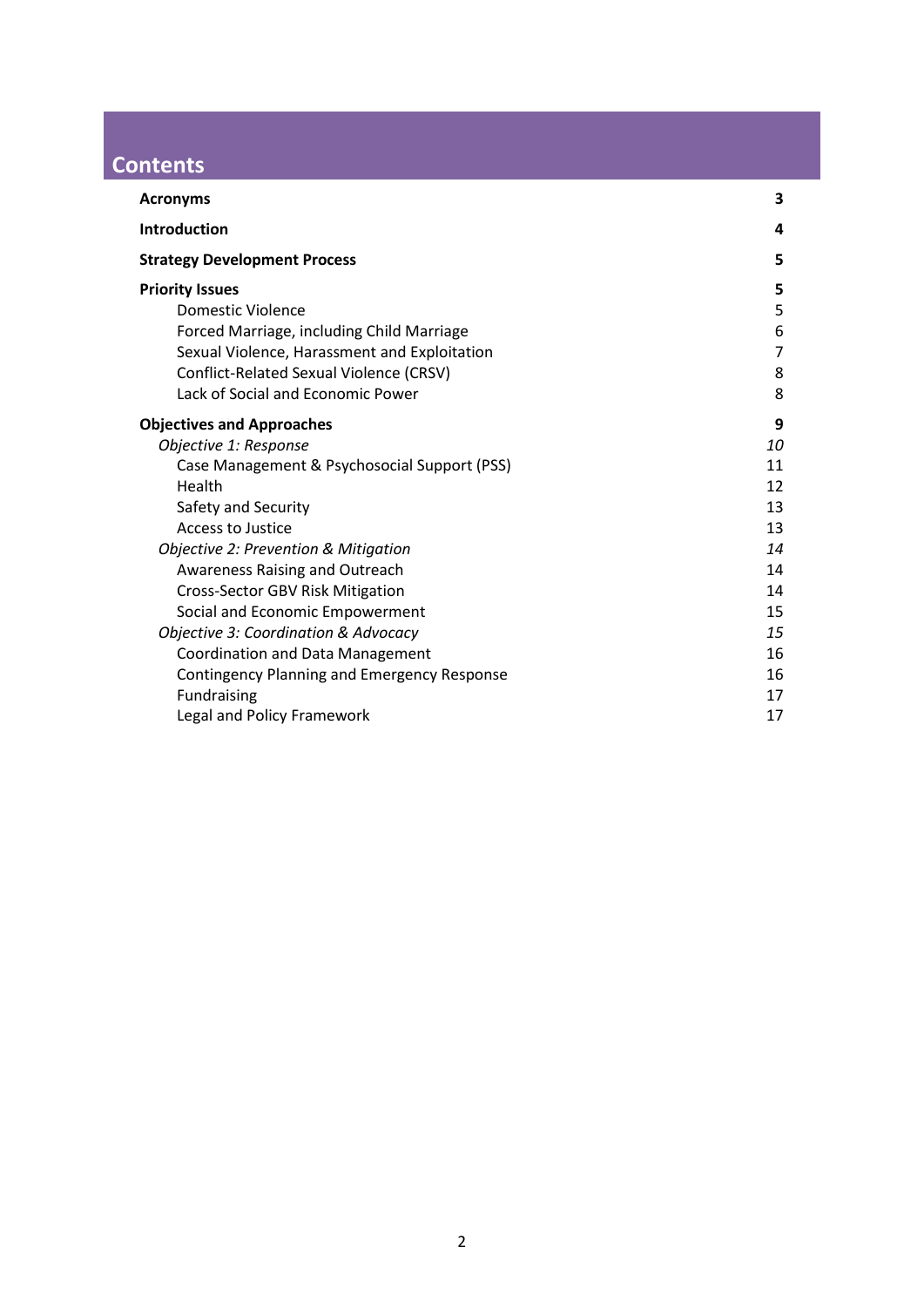# <span id="page-2-0"></span>**Acronyms**

| AoR           | Area of Responsibility                              |
|---------------|-----------------------------------------------------|
| <b>CRSV</b>   | <b>Conflict-Related Sexual Violence</b>             |
| <b>DTM</b>    | <b>Displacement Tracking Matrix</b>                 |
| <b>DCVAW</b>  | Directorate for Combatting Violence against Women   |
| <b>GBV</b>    | <b>Gender-Based Violence</b>                        |
| <b>GBVIMS</b> | Gender-Based Violence Information Management System |
| <b>HRP</b>    | Humanitarian Response Plan                          |
| <b>IASC</b>   | Inter-Agency Standing Committee                     |
| <b>ICCG</b>   | <b>Inter-Cluster Coordination Group</b>             |
| <b>IDP</b>    | <b>Internally Displaced Person</b>                  |
| <b>IOM</b>    | <b>International Organization for Migration</b>     |
| <b>IPV</b>    | Intimate Partner Violence                           |
| <b>ISIL</b>   | Islamic State of Iraq and the Levant                |
| <b>KRI</b>    | Kurdistan Region of Iraq                            |
| <b>KRG</b>    | Kurdistan Regional Government                       |
| <b>MHPSS</b>  | Mental Health and Psychosocial Support              |
| MoH           | Ministry of Health                                  |
| Mol           | Ministry of Interior                                |
| MoLSA         | Ministry of Labor and Social Affairs                |
| <b>NGO</b>    | Nongovernmental Organization                        |
| <b>OCHA</b>   | Office for the Coordination of Humanitarian Affairs |
| <b>PSS</b>    | <b>Psychosocial Support</b>                         |
| <b>RRM</b>    | Rapid Response Mechanism                            |
| <b>RPA</b>    | <b>Rapid Protection Assessment</b>                  |
| <b>SGBV</b>   | Sexual and Gender-Based Violence                    |
| SOP           | <b>Standard Operating Procedures</b>                |
| <b>UN</b>     | <b>United Nations</b>                               |
| <b>UNDAF</b>  | United Nations Development Action Framework         |
| <b>WASH</b>   | Water, Sanitation and Hygiene                       |
| WG            | <b>Working Group</b>                                |
| 3RP           | Syria Regional Refugee Response Plan                |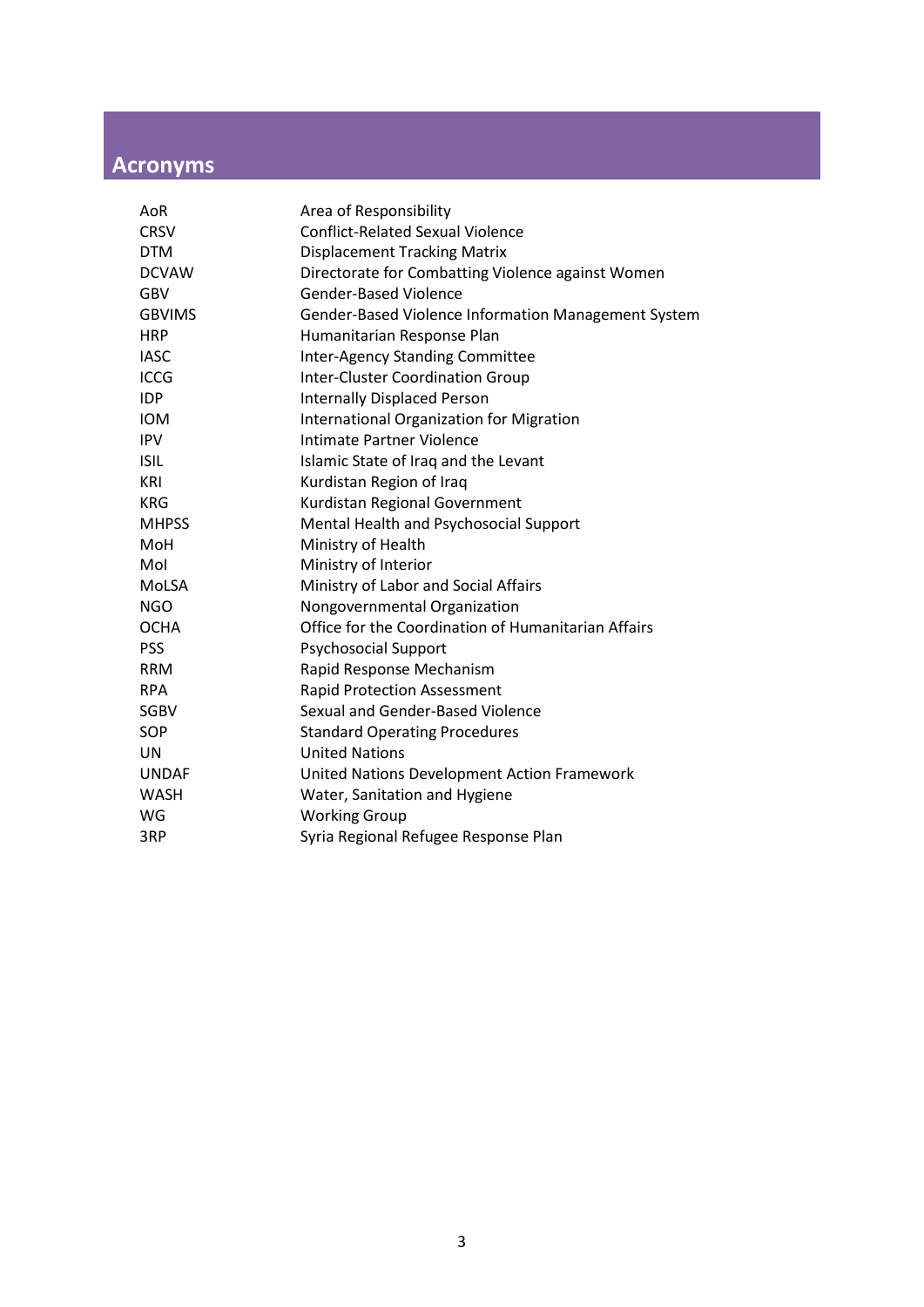## <span id="page-3-0"></span>**Introduction**

Iraq is experiencing a double crisis of displacement. Syrian refugees, which currently total over 244,527<sup>1</sup> individuals, have fled the armed conflict in Syria and have sought refuge primarily in the Kurdistan Region of Iraq (KRI). Compounding this crisis is the larger scale internal displacement of Iraqis who continue to flee areas controlled by the so-called Islamic State of Iraq and the Levant (ISIL) and the subsequent military operations by government and allied forces to regain territory. The country has been wracked by successive waves of displacement, with current estimates of 3.2 million internally displaced persons (IDPs) and 458,358 returnees.<sup>2</sup> In total, 8.2 million<sup>3</sup> Iraqis require immediate protection assistance as a direct consequence of violence and conflict. The number in need across Iraq is expected to increase in 2016, with further internal displacement affecting more communities and the anticipated return of some Iraqis to their areas of origin.

Gender-based violence (GBV), particularly sexual violence, is a widespread and alarming element of the dual crisis. Sexual violence is used as a tactic of terror in the armed conflict, primarily targeting women and girls of specific ethnic and religious minority groups in Iraq and Syria. Those living in areas under ISIL control are at risk of rights violations, abduction, sexual slavery, rape, torture and abuse. However, the less recognized impacts of displacement affect far more refugees, IDPs and host communities. As displacement becomes protracted, families resort to negative coping mechanisms under the strain of prolonged uncertainty and diminishing resources. For example, women and girls are subject to increasing restrictions that, while meant to protect them, in effect reduce livelihood opportunities and undermine their already weak social position. For Iraqis, displacement has exacerbated already high rates of intimate partner violence, honor crimes, sexual exploitation, harassment and early and forced marriage that existed prior to the recent conflict. The vulnerability of certain groups, such as female-headed households, widows, women with disabilities and adolescent girls, compound the challenges they face.

It is essential that GBV comes to the forefront of humanitarian response in Iraq. The specific needs of people at risk of GBV, especially women and girls, have been neglected across all sectors, while the potential to minimize GBV risks and provide quality multi-sector care for survivors is great. And as the crisis in Iraq evolves, so too must the organized, lifesaving response to GBV. Prior strategies were developmental in focus, as they were developed before the current crisis and not designed to respond to the IDP crisis that occurred. After the refugee influx and first waves of IDPs into KRI, a GBV strategy for multi-sector prevention, response and coordination in KRI was developed, but it did not account for response in the rest of the country.

In 2016, refugees are entering their fourth year of displacement, Iraqis in the central part of the country are being displaced in ever larger numbers, some families are returning to their homes without resources and services, and many Iraqis remain in ISIL-controlled areas without humanitarian access. The GBV Sub-Cluster has continually learned from past efforts and has adapted this responsive and nationwide strategy for GBV prevention, response, coordination and advocacy, in line with the Protection Cluster, Syria Regional Refugee Response Plan and Iraq Humanitarian Response Plan. This strategy is intended to provide a framework for all actors involved in addressing GBV in the humanitarian context in Iraq, including implementing agencies (governmental and nongovernmental), United Nations, donors, and the broader humanitarian community.

 $1$  UNHCR Iraq, Inter-Agency Operational Update, 28 November 2015.

<sup>&</sup>lt;sup>2</sup> IOM Displacement Tracking Matrix (DTM) Round 34. September 2015.

<sup>&</sup>lt;sup>3</sup> OCHA Humanitarian Needs Overview (HNO), 2016.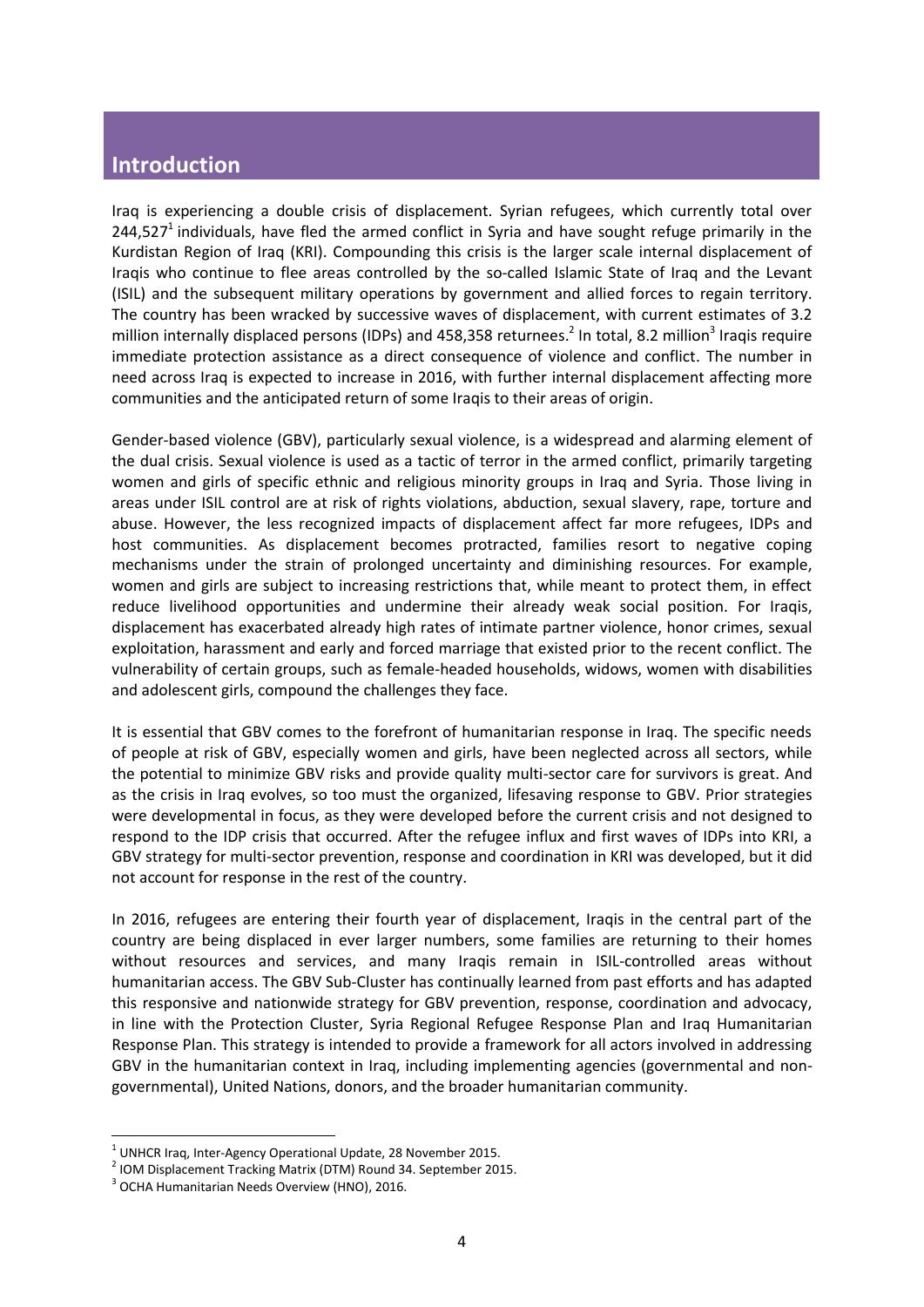## <span id="page-4-0"></span>**Strategy Development Process**

The Gender-Based Violence (GBV) Sub-Cluster strategy development process included 1) a miniworkshop with Erbil-based GBV Sub-Cluster members; 2) a consultation with the Ministry of Labor and Social Affairs (MoLSA) of the Kurdistan Regional Government (KRG); 3) a mini-workshop for Baghdad-based GBV Sub-Cluster members; 4) a consultation session with NGOs operating in central Iraq; and 5) workshops with the Dahuk and Sulaymaniyah sexual and gender-based violence (SGBV) Working Groups (WG), with consideration of 6) the initial findings of IOM's assessment of GBV risks for IDPs living in critical shelter arrangements and camps; 7) the Regional Evaluation of the GBV Guidelines Implementation; and 7) the newly revised Inter-Agency Standing Committee (IASC) *Guidelines for Integrating GBV Interventions in Humanitarian Action*. 4 The process engaged local and international nongovernmental organizations (NGOs), KRG and federal government representatives, and United Nations (UN) agencies on the most important GBV issues related to the current humanitarian crisis in Iraq.

Building on the work and experience of the former KRI SGBV Sub-Working Group and the Baghdad SGBV WG (which pre-existed the current crisis), the GBV Sub-Cluster Strategy looks at GBV in humanitarian response and with a 'whole of Iraq' approach. It addresses both prevention and response measures as well as programmatic and structural challenges.

### <span id="page-4-1"></span>**Priority Issues**

A range of gender-based violence and other protection concerns for women and girls exist throughout Iraq. Given limited resources and the need for targeted, quality approaches, the GBV Sub-Cluster will focus its response, prevention, advocacy and coordination efforts on the following priority GBV issues, as identified through the aforementioned consultations:

#### <span id="page-4-2"></span>**Domestic Violence**

<u>.</u>

Actors of all types across Iraq consistently and overwhelmingly identified domestic violence (intimate partner violence, IPV, and other GBV within the home) as the number one priority GBV issue. Iraq had a high level of domestic violence before the current mass displacement, with 46% of married women exposed to at least one form of spousal abuse (UNDAF 2014).<sup>5</sup> From July 2015 to February 2016, 47% of reported GBV cases involved IPV, showing that IPV is serious concern among communities for which women and girls are actively seeking support.<sup>6</sup> Participatory assessments, NGO consultations and anecdotal reports point to a rising trend in the incidence of domestic violence, which is directly attributed to the experience of forced displacement. Consultation during strategy development strongly reinforced this message.

<sup>&</sup>lt;sup>4</sup> [https://interagencystandingcommittee.org/files/guidelines-integrating-gender-based-violence-interventions](https://interagencystandingcommittee.org/files/guidelines-integrating-gender-based-violence-interventions-humanitarian-action)[humanitarian-action](https://interagencystandingcommittee.org/files/guidelines-integrating-gender-based-violence-interventions-humanitarian-action)

<sup>&</sup>lt;sup>5</sup> Due to various reasons (e.g., the stigma, shame and fear associated with GBV within communities), incidents often go unreported; thus, actual figures may be higher.

<sup>&</sup>lt;sup>6</sup> GBVIMS, July 2015 - February 2016. Data is only from reported cases and is in no way representative of the total incidence or prevalence of GBV in Iraq. Statistics are generated exclusively by GBV service providers who use the GBV Information Management System (GBVIMS) for data collection in the implementation of GBV response activities in a limited number of locations across Iraq and with the consent of survivors.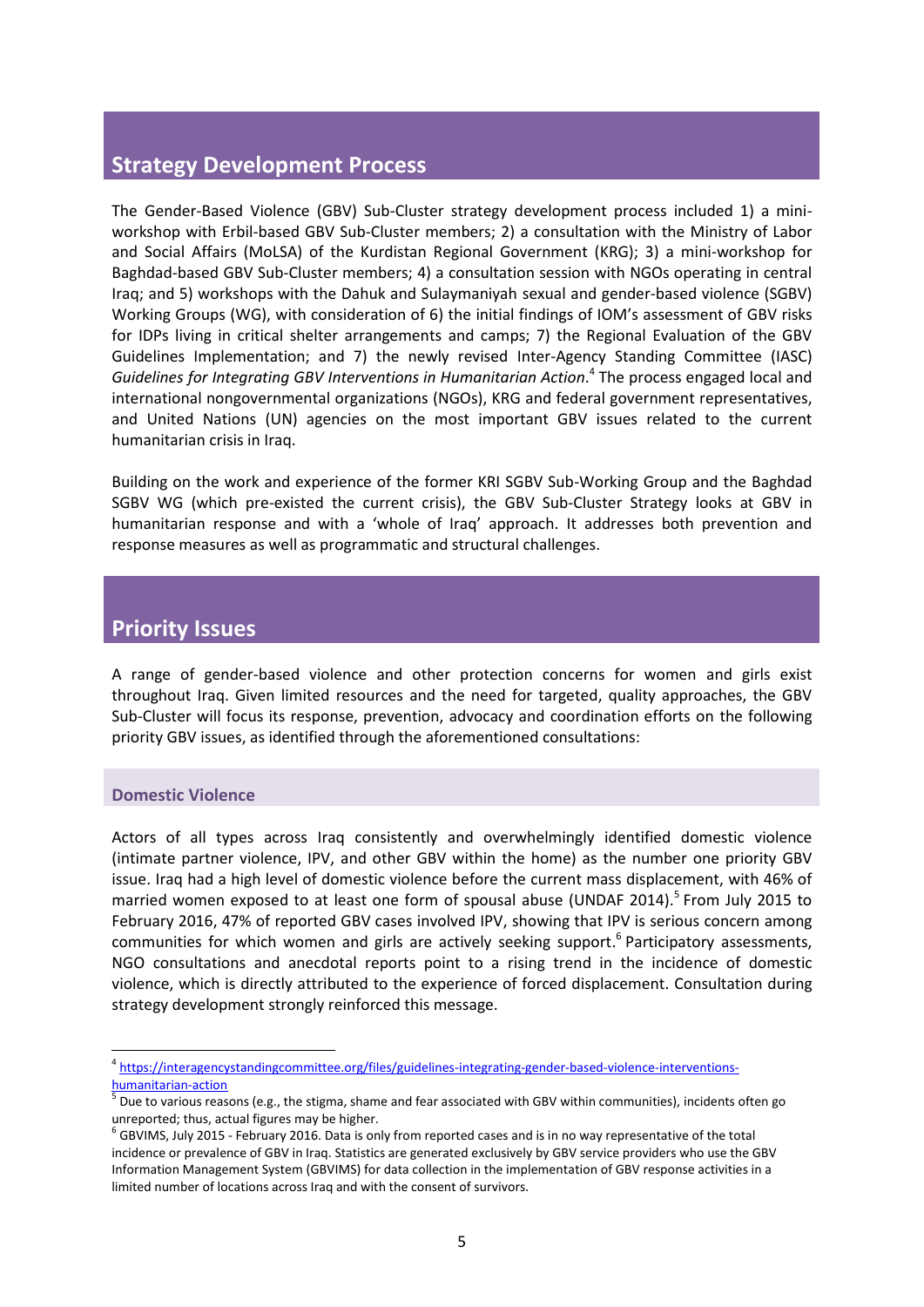Overcrowded accommodation, financial strain, shifts in traditional gender roles, insecurity and other factors directly related to displacement are contributing to high levels of stress within households, which in turn is manifesting as physical, verbal and emotional abuse targeted at women, girls and boys either due to their perceived weaker role within the household, or to enforce compliance with expected gender roles. Deeply entrenched cultural norms strongly deter women from reporting incidents, considering fear of persecution that can result in death, stigma, discrimination and shame. So-called "honor killing," or the murder of a family member due to the perpetrators' belief that the victim has brought shame or dishonor upon the family or has violated the principles of a community or a religion, often by engaging in some form of extra-marital engagement, is a common fear and prevents survivors from reporting incidents. A significant majority of Syrian refugee women (85%) said that they knew or had heard of a woman or girl being killed to preserve the family's honor.<sup>7</sup>

Legal redress for GBV survivors is weak, and there are many structural, socio-cultural and legal obstacles that limit prosecution. Despite new legislation, the Iraqi Penal Code continues to allow reduced sentences for "honor" crimes, lenient punishments if the accused has "honorable motives," perpetuating impunity and silence among survivors. Treatment of survivors by law enforcement officers and the inconsistent application of existing laws further exacerbate this. Levels of reporting on GBV were low prior to the conflict, with only 2.8% of women willing to report violence to the police due to fear of damaging their reputation (51.4%) or because they consider the police unable to solve the problem (30.8%). $^{8}$ 

#### <span id="page-5-0"></span>**Forced Marriage, including Child Marriage**

Many of the identified priority protection issues follow a similar pattern, with pre-crisis major areas of concern being exacerbated and increased as a result of the crisis. Prior to the crisis, 21% of girls aged 15-19 were married, and 5.5% of girls under the age of 15 were married despite that the legal age to marry is 18.<sup>9</sup> Though these are alarmingly high rates, feedback from organizations indicates that it is even higher among the internally displaced and refugee populations.

The conflict has increased the level of threat, both real and perceived, to women and girls while simultaneously deepening men's social role as 'protector.' This combination has contributed to marriage being seen as a means to protect young girls and women, increasing rates of forced and child marriage. Child marriage is likewise being used to cope with diminishing resources, especially in prolonged displacement, through reducing the household size and gaining monetary compensation from the groom. In 2015, the Education Cluster assessed the major risk factors preventing girls from enrolling to school and continuing their education, and the assessment revealed child marriage as the foremost risk factor faced by 11-18 year old girls.<sup>10</sup> Even prior to the onset of the recent conflict, child marriage was a risk for girls, which has been documented as prevalent among Syrian refugee girls; financial motives and protecting girls from violence and harassment are commonly cited reasons.<sup>11</sup> Additionally, many families are afraid to send their girls to school for security concerns as adolescent girls are particularly vulnerable to multiple forms of violence and have limited support systems and access to information and services. For example, child survivors represented 18% of the reported GBV cases from July 2015 to February 2016, demonstrating the need for GBV and Child

<sup>&</sup>lt;sup>7</sup> "'We Just Keep Silent': Gender-Based Violence amongst Syrian Refugees in the Kurdistan Region of Iraq". UN Women, 2014.

<sup>&</sup>lt;sup>8</sup> Iraq Woman Integrated Social and Health Survey (I-WISH) Summary Report March 2012

 $^9$  UNDAF, 2014.

<sup>&</sup>lt;sup>10</sup> Education Cluster Iraq Dashboard: Bersive 1 and 2, Qadia, Karabato 1 and 2, Chamisku, June 2015.

 $11$  Are we listening? Women affected by the Syrian Crisis, IRC, 2014; We just keep silent, UN Women, 2015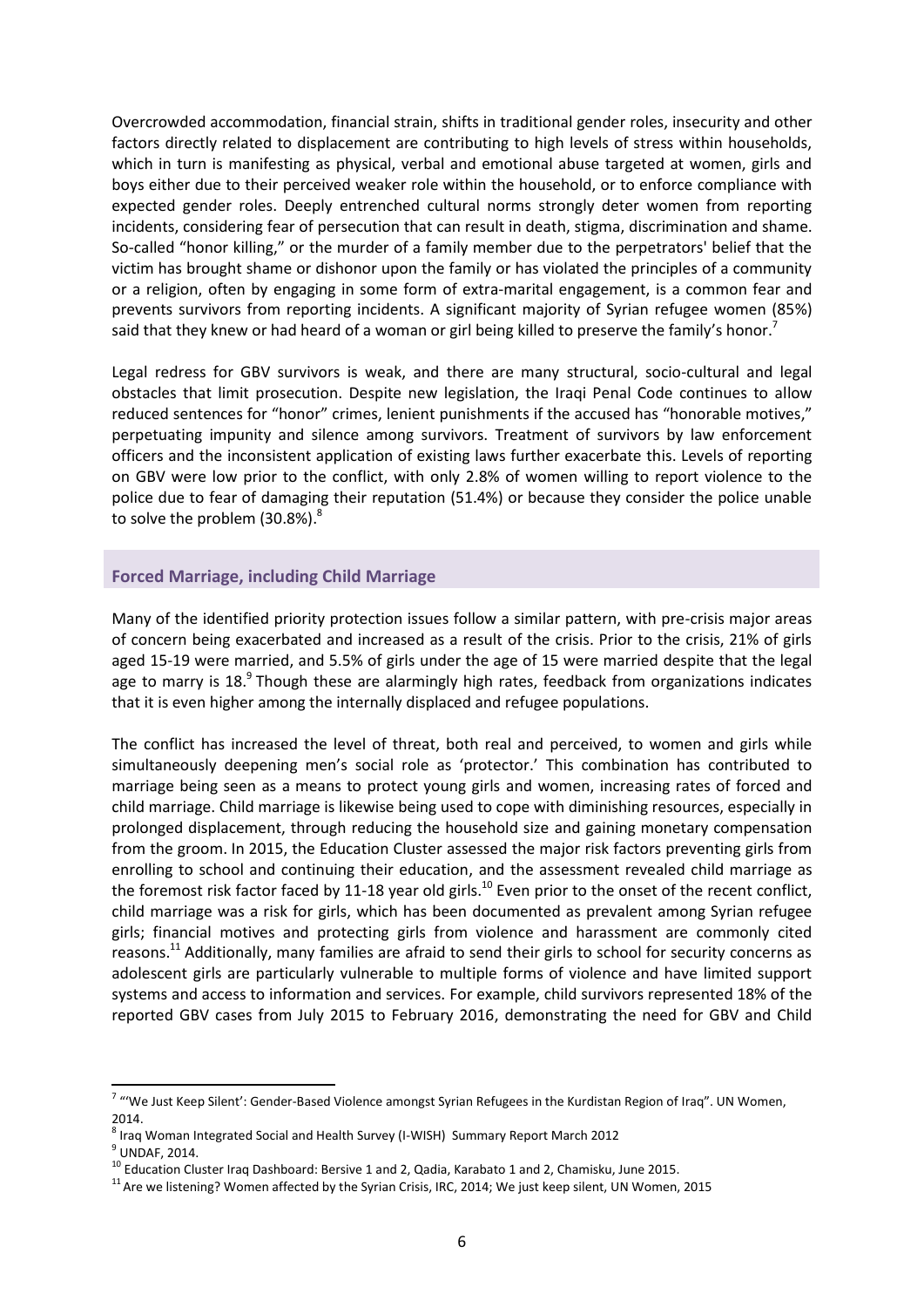Protection (CP) actors to work together to respond to and prevent various forms of GBV experienced by girls and boys, including harassment, sexual abuse, child marriage.<sup>12</sup>

Efforts to address child marriage have brought together CP and GBV actors to strengthen case management and referral systems and increase awareness of the consequences of early marriage and rights of girls and how to address this. However, roll out of developed case management guidance has not yet reached all relevant stakeholders across governorates, and coverage of campaigns is limited. Furthermore, significant religious and legal/judicial barriers to preventing child marriages exist. The amended Law on Personal Affairs No. 188/1959 sets the minimum age of marriage at 18 years. Despite this, children between the ages of 15 and 18 can legally marry with approval from their legal guardians. The KRG raised the age to 16, but it remains below the global standard of 18 years.

#### <span id="page-6-0"></span>**Sexual Violence, Harassment and Exploitation**

<u>.</u>

Uprooted from the protection of familiar communities and challenged to meet basic needs, displaced women, girls and boys face increased GBV through public harassment and exploitation. Prior to the crisis, 19.5% of women 15-54 years old were exposed to violence in the street during a one-year period, 18.9% were exposed to violence in the market, and 10.5% on transport.<sup>13</sup> Children have also reported harassment on the way to and during school to be a cause of dropping out.<sup>14,15</sup>

Sexual violence is a major concern despite it being highly underreported due to a number of serious factors, including: risks, threats and potential trauma faced by those who come forward; significant gaps in available services; restrictions on movement; shame, fear, stigma and discrimination; risks of retaliations and "honor killings"; impunity for perpetrators; and the existence of mandatory reporting of sexual violence by government health staff. Feedback from communities and service providers indicate an increase of sexual violence within communities, directly related to the crisis and mass displacement. However, when reporting of GBV does happen, it is untimely, with only 9% of GBV cases reporting within three days of the incident.<sup>16</sup> Timely reporting is critical for addressing the mental and physical health needs, including preventing long-lasting psychological effects of trauma and providing lifesaving HIV post-exposure prophylaxis ad other immediate medical care.

Gaps in humanitarian aid have increased risks of violence and heightened the likelihood of women and girls being forced to engage in negative coping strategies (like survival sex or early and forced marriage) to meet basic needs. Displaced women, especially widows and female-headed households, are particularly vulnerable to GBV. Safety audits in IDP and refugee sites identified security risks for women and girls, including long distances to collect water, poor lighting at sanitation facilities, and overcrowded living. A recent study among IDPs living in critical shelters and camps found that 64% of latrines surveyed were both unsegregated and without locks, representing a significant risk of violence for women and girls.<sup>17</sup> Threats to their physical safety and security and on-going harassment are part of the daily reality for many IDP women and girls.

 $12$  GBVIMS, July 2015 – February 2016. Data is only from reported cases and is in no way representative of the total incidence or prevalence of GBV in Iraq. Statistics are generated exclusively by GBV service providers who use the GBVIMS for data collection in GBV response activities in a limited number of locations across Iraq and with the consent of survivors. <sup>13</sup> "Iraq Woman Integrated Social and Health Survey (I-WISH) Summary Report", March 2012.

<sup>&</sup>lt;sup>14</sup> "Uncertain Futures: The impact of displacement on Syrian refugee and Iraqi internally displaced youth in Iraq". Save the Children, 2016.

<sup>&</sup>lt;sup>15</sup> "Initial Findings of GBV Risk Assessment in IDP Camps and Critical Shelter Arrangements across Iraq". IOM, September 2015.

<sup>&</sup>lt;sup>16</sup> GBVIMS, July 2015 – February 2016. This statistic represents all GBV cases, not just sexual violence.

<sup>&</sup>lt;sup>17</sup> GBV risks amongst IDPs Living in Critical Shelters and Camps, International Organization for Migration (IOM), September 2015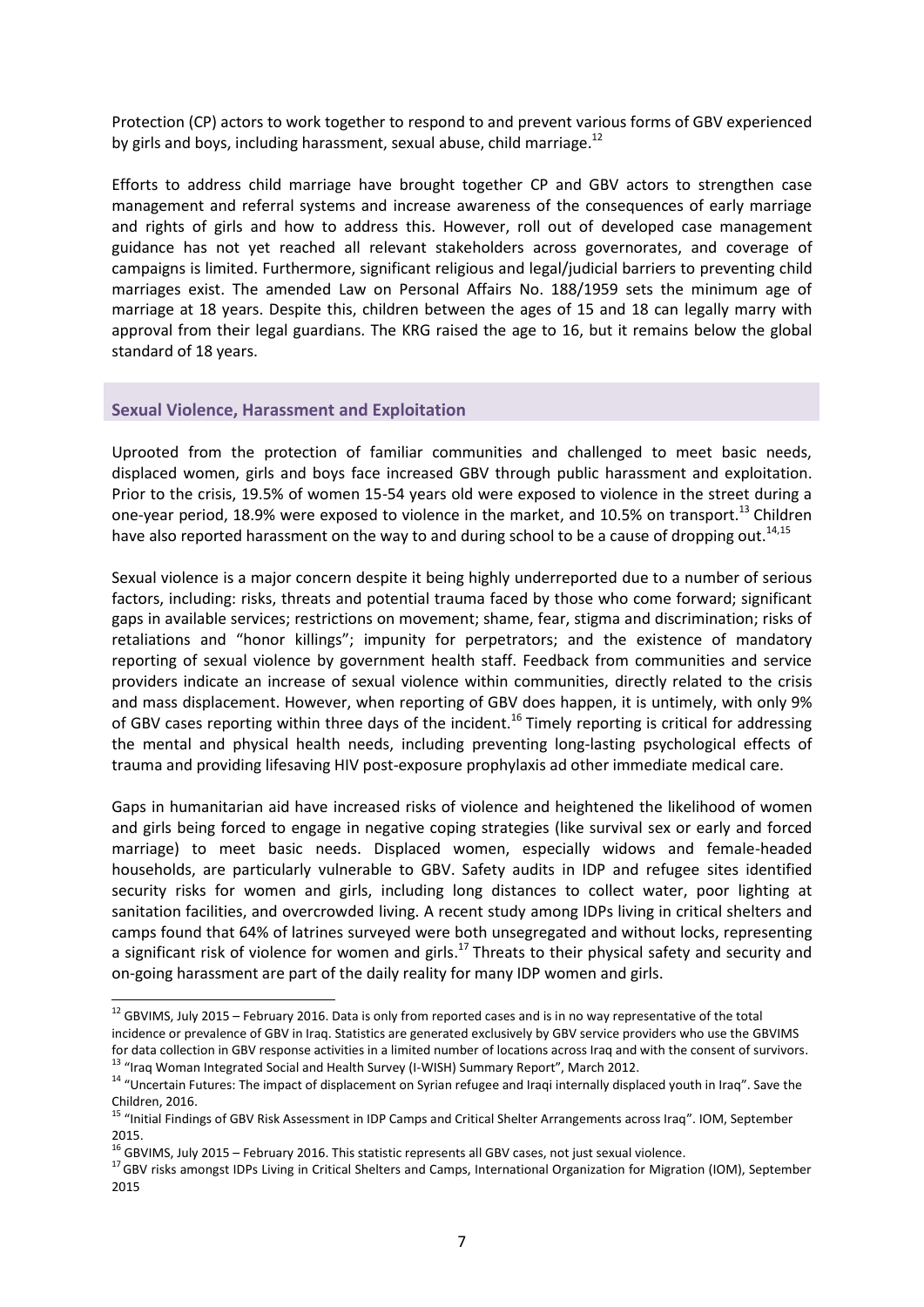#### <span id="page-7-0"></span>**Conflict-Related Sexual Violence (CRSV)**

ISIL has systematically used sexual violence against women and girls to instill terror in areas under its control and as a means of suppressing or destroying communities that are not in accordance with its doctrines, targeting specific ethnic and religious communities. The ethnoreligious identity politics that predate the current crisis increase the risk of the use of CRSV in potential revenge violence, possibly in areas of return with ethnically mixed populations. Displacement caused by conflict also increases risk of GBV, including sexual violence, to women and girls on their journey to safety and within their new community. These issues require both prevention and response, but long-term support and reintegration are not widely available for survivors of CRSV who have already returned to their families and communities. Lifesaving higher-level mental health interventions are not always available, and where female gynecologists, psychiatrists and psychologists do exist, they struggle to meet demands and provide adequate follow-up care. This includes linking survivors to social reintegration services. Participants in the strategy development consultations emphasized how adequate follow-up care cannot be addressed through one-time service provision.

As areas controlled by ISIL are retaken by government and allied forces and the extent and consequences of sexual violence amongst women and girls become known, there is a time-sensitive need to initiate extensive dialogue with all sectors of Iraqi society on how to address the long-term consequences of CRSV to survivors and their families, including the children born as a result of CRSV. For example, the legal framework does not allow for the registration of children born out of sexual violence, demonstrating the complex nature of the matter and highlighting the need for urgent attention from government, religious leaders and all segments of Iraqi society. Adoption is not a common practice, and abortion remains illegal.

#### <span id="page-7-1"></span>**Lack of Social and Economic Power**

Survivors' need for empowerment was commonly mentioned during the strategy development consultations, particularly in relation to the vulnerability caused by economic dependency. Women's limited livelihood options and reliance on male family members raise their susceptibility to exploitation and denial of essential resources and increase vulnerability to other forms of GBV. Women may also not have any feasible means to escape a violent situation without access to livelihoods. Additionally, economic vulnerability of female-headed households correlates with higher rates of child marriage and child labor, where girls and boys may be exposed to GBV. However, livelihood opportunities are largely unavailable for women and girls. For example, 23% of reported GBV cases expressed the need for livelihood services but no such service existed for referral.<sup>18</sup> Furthermore, the limited social space previously enjoyed by women and girls has been systematically eroded, as families try to protect women and girls by restricting movement and exposure to public life. The result is social isolation, disempowerment and often depression and despair, all of which hamper recovery and healing for those who have experienced GBV.

 $18$  GBVIMS, July 2015 – February 2016.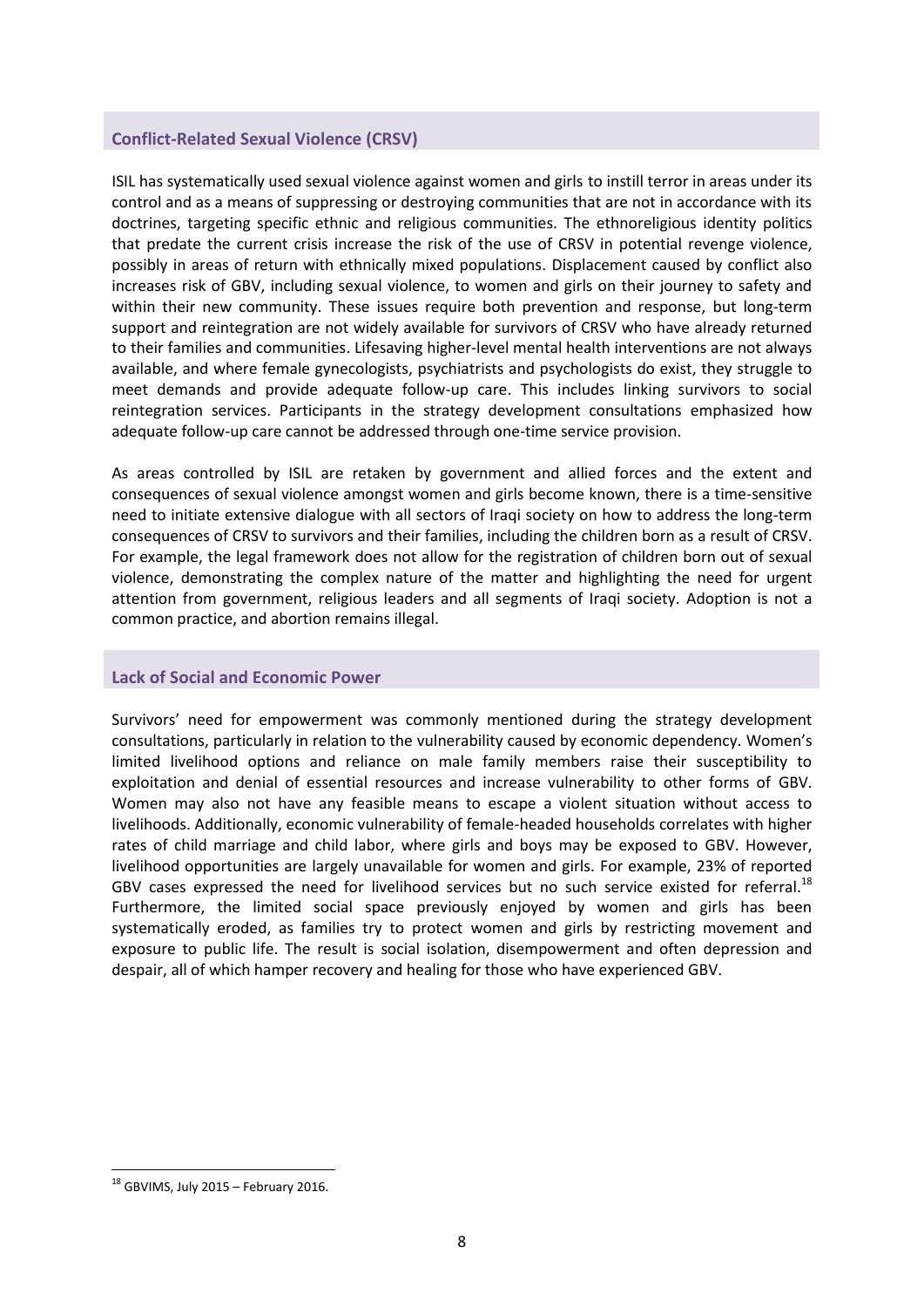# <span id="page-8-0"></span>**Objectives and Approaches**

The current situation in Iraq is highly complex, with many drivers and dynamics contributing to an alarming increase in protection concerns, including GBV. Addressing GBV, in particular sexual violence, in the current context is a lifesaving priority. Yet the humanitarian response is chronically underfunded, and the GBV Sub-Cluster is caught simultaneously nurturing the development of its members while preventing and responding to GBV. For these reasons, the GBV Sub-Cluster must focus efforts on a few key areas of intervention that will produce the largest impact. Coordinated response according to an agreed plan (i.e., the GBV Sub-Cluster Strategy) will enable sub-cluster members to use resources as efficiently as possible.

The GBV Sub-Cluster Strategy consists of three objectives to address the priority issues:

- Improve capacity for timely delivery of quality, multi-sectoral **response** for GBV 1. **Improve**<br>survivors
- Build community resilience to **prevent** and **mitigate** acts of GBV and harmful **2.** Build community re
- Strengthen **coordination** and **advocacy** on GBV prevention and response among Strengthen **coordination** and **advocacy** on GBV prevention and response among<br>**3.** GBV Sub-Cluster members, other humanitarian actors and clusters, Iraqi civil society, UN, government authorities and communities

#### **Geographic Coverage:**

This strategy does not prioritize specific geographic areas, given the fluid conflict dynamics and the widespread nature of GBV affecting all parts of Iraq. Instead, interventions will be prioritized based on lack of resources on the ground and scale of identified needs. In line with the Iraq Protection Cluster's approach, the GBV Sub-Cluster Strategy emphasizes the need to provide services to **noncamp** and **difficult-to-access** locations. Over 90% of IDPs and over 60% of refugees do not live in camps. Rather, they live with host families, in rented accommodation, unfinished buildings, religious buildings and other arrangements in urban and rural areas. This can create a strain on local resources and exacerbate social tensions, especially where the ethnic and/or religious demographic have changed. Furthermore, approximately 72% of IDPs are located outside the Kurdistan Region, yet a lack of protection services exists in those governorates, despite the high need.<sup>19</sup> Many other IDPs are living in inaccessible areas under ISIL control. Engaging in GBV prevention and response activities in these areas is difficult, and possibly life threatening, but as accessibility improves and returns increase, communities will require protection support.

#### **Overarching Approaches:**

Serving these populations requires creativity, as non-camp populations are often scattered over large areas, and data about their whereabouts is imperfect or nonexistent. Even when services are available, it is challenging to inform a scattered population about its availability. Transportation is also an issue, especially for women and girls who usually experience mobility constraints. To address this, GBV actors should focus on **mobile** and/or **integrated** service delivery approaches, utilizing shared spaces (co-locating) with other service providers, such as Child Protection, Legal and Livelihoods. And improved strategies for **communication** with communities is paramount.

<sup>&</sup>lt;sup>19</sup> IOM DTM, Round 34, December 2015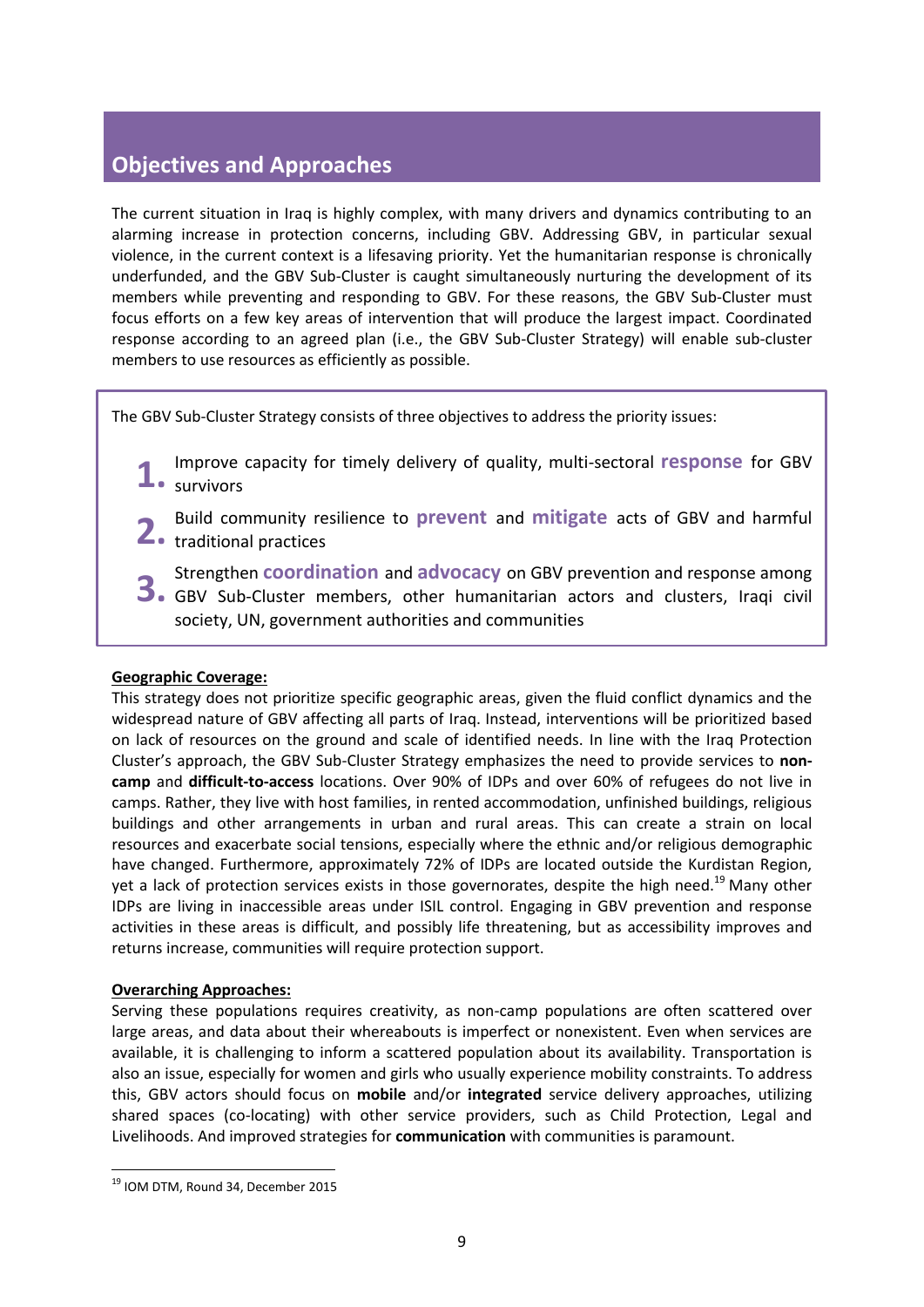To increase sustainability, efforts will be made to **strengthen national actors'** ability to provide higher quality GBV services, especially in KRI, that are survivor-centered and in line with international standards and best practices, as well as initiate structured and responsible transition of service delivery from international to national actors that includes continued mentorship and support. Sustainability also involves supporting **community-based solutions** that educate and empower the community to support survivors, address GBV risks and prevent violence.

Based on contextual gender analyses, humanitarian actors in Iraq must acknowledge the different vulnerabilities that put men, women, boys and girls at heightened risk of violence to ensure nondiscriminatory care and support for all survivors; however, **attention should be given to women and girls** due to their documented greater vulnerabilities to GBV, the overarching discrimination they experience, and their lack of safe and equitable access to humanitarian assistance.<sup>20</sup>

The design and delivery of all interventions should be **survivor-centered,** meaning that the survivor's rights, needs and wishes are prioritized. This approach helps to promote a survivor's recovery and strengthen her or his ability to identify and express needs and wishes; it also reinforces the person's capacity to make decisions about possible interventions. Additionally, agencies should be guided by a **human rights-based** approach that seeks to analyze the root causes of problems and redress discriminatory practices that impede humanitarian intervention. This approach seeks to attend to rights as well as needs. And legal and moral obligations, along with accountability, inform the way these needs are determined and addressed.

#### **Guiding Principles for all GBV Interventions:**

Lastly, all elements of GBV prevention, response, coordination and advocacy should adhere to, at a minimum, the following guiding principles:

- **Safety**: The safety and security of the survivor and others, such as her/his children and people who have assisted her/him, must be the number one priority for all actors.
- **Confidentiality**: People have the right to choose to whom they will, or will not, tell their story. Maintaining confidentiality ensures the survivors, witnesses and information sources are protected, and informed consent is obtained before action is taken.
- **Respect**: All actions taken should be guided by respect for the choices, wishes, rights and dignity of the survivor, and be guided by the best interests of the child.
- **Non-discrimination**: Survivors of violence should receive equal and fair treatment regardless of their age, gender, race, religion, nationality, ethnicity, sexual orientation or any other characteristic.

#### <span id="page-9-0"></span>**Objective 1: Response**

<u>.</u>

The foundation of the GBV Strategy lies in service provision for GBV survivors across Iraq. The GBV Sub-Cluster aims to ensure services are accessible, prompt, confidential and appropriate to survivor needs, wishes and decisions, and available in locations where there is need. Caring for survivors of GBV means comprehensively and systematically addressing the various needs of a survivor, which may span different sectors of assistance. Thus, a multi-sectoral model should be used to ensure holistic interventions that involve inter-agency collaboration and coordination across key sectors, including (but not limited to) psychosocial, health, legal/justice and security. The GBV Sub-Cluster Strategy complements and reflects the endorsed GBV Standard Operating Procedures (SOPs) developed for Iraq, which further detail individual organizations' roles, responsibilities and procedures with regard to GBV prevention and response.

<sup>&</sup>lt;sup>20</sup> Guidelines for Integrating Gender-Based Violence Interventions in Humanitarian Action. IASC. 2015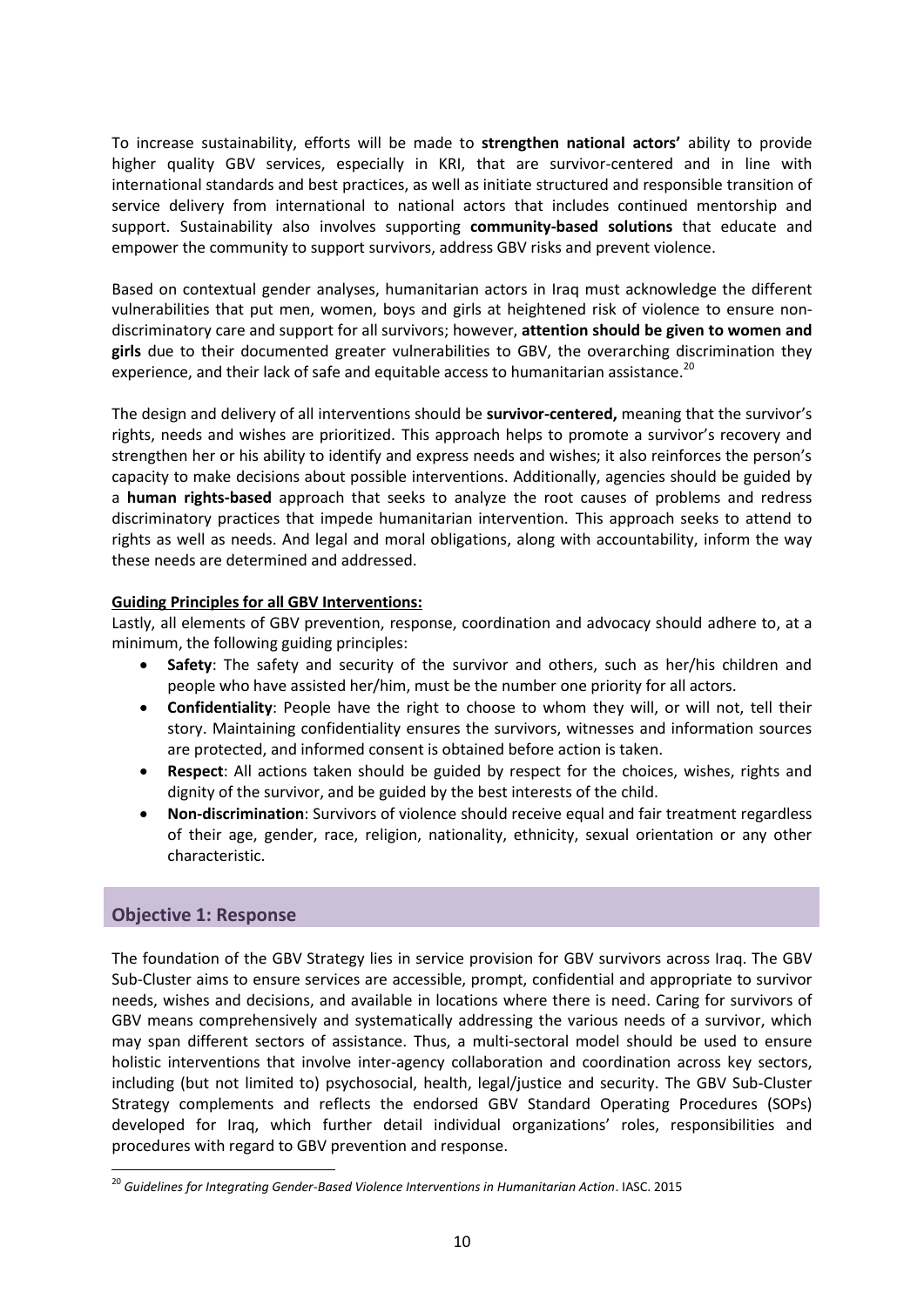#### <span id="page-10-0"></span>**Case Management & Psychosocial Support (PSS)**

Case management forms the core of GBV service provision. This aims to systematically assess the needs of a survivor and arrange, coordinate, monitor, evaluate, and advocate for a package of multiple services to meet the survivor's specific needs. While progress has been made in initiating case management services in several governorates, greater attention should be placed on **improving the quality of existing case management services** to reduce the risk of re-traumatizing and doing further harm to a survivor. Case workers should be well trained and continuously and systematically supervised and mentored by qualified personnel. They should be able to provide ongoing basic counseling and PSS to beneficiaries, and to refer survivors to higher-level psychological care if and only when appropriate. Agencies and donors should also recognize the importance of staff wellbeing, and promote and institutionalize **staff care** initiatives for GBV service providers, as burn out and the risk of secondary/vicarious trauma for case/social workers is high.

Case management and PSS are now primarily offered through static or mobile **dedicated safe spaces for women and girls**. Safe spaces ensure that women and girls feel comfortable and safe to report and receive care after a GBV incident and receive information about available services and assistance. They also create an environment in which women and girls can share their common challenges and stresses and engage in PSS, social and recreational activities, which prevent isolation and promote healing. For those who have experienced violence, trust-building social and recreational activities serve as an entry point to specialized services such as case management or PSS. New and existing PSS activities should **integrate mental health, psychoeducation, healing and positive self-esteem approaches** within programming approaches, which is currently lacking across governorates. This is particularly important so that services reach survivors who will not come forward for direct counselling but may benefit from group PSS in which they do not have to disclose GBV incidents they have experienced. If spaces also host activities for men and boys, they must not negatively affect women and girl's participation and ensure that they still remain comfortable and have means of confidentially and privately accessing GBV response services.

**Government** PSS and case management services, where they exist, should be holistically supported to provide quality services, instead of one-off trainings. Approaches used should be comprehensive and systematic and **address governance and service delivery needs**. Similarly, national actors have expressed the need to improve quality of care and increase their technical knowledge and skills.

In line with the principle of **non-discrimination**, service providers should ensure they are inclusive and accepting of male survivors, host community members and those of all religions/ethnicities. GBV service providers must recognize differences in caring for child and male survivors and ensure staff are properly trained and supported to ensure further harm is not done to survivors by untrained personnel. Given the lack of resources and large scale of GBV involving children, the GBV Sub-Cluster, in collaboration with the CP Sub-Cluster, in 2016 will focus on building capacity on **caring for child survivors** of sexual abuse and developing **specific PSS programming for adolescent girls**.

Properly designed and disseminated referral pathways both assist in providing survivors with timely services and ensure that the risk of re-traumatization is reduced. Led by the governorate-level GBV working groups (or lead case management agency where a working group does not exist), referral networks will be strengthened, and all service providers should be aware of appropriate services for GBV survivors. **Referral pathways should be created in a participatory and inclusive process with all relevant sectors** (governmental and non-governmental). Organizations should be assessed prior to inclusion in referral pathways, and inclusiveness of government agencies and community structures (including camp management agencies) that provide survivor-related services or are entry points for survivors should be integrated and improved. Referral pathways should reflect agreements between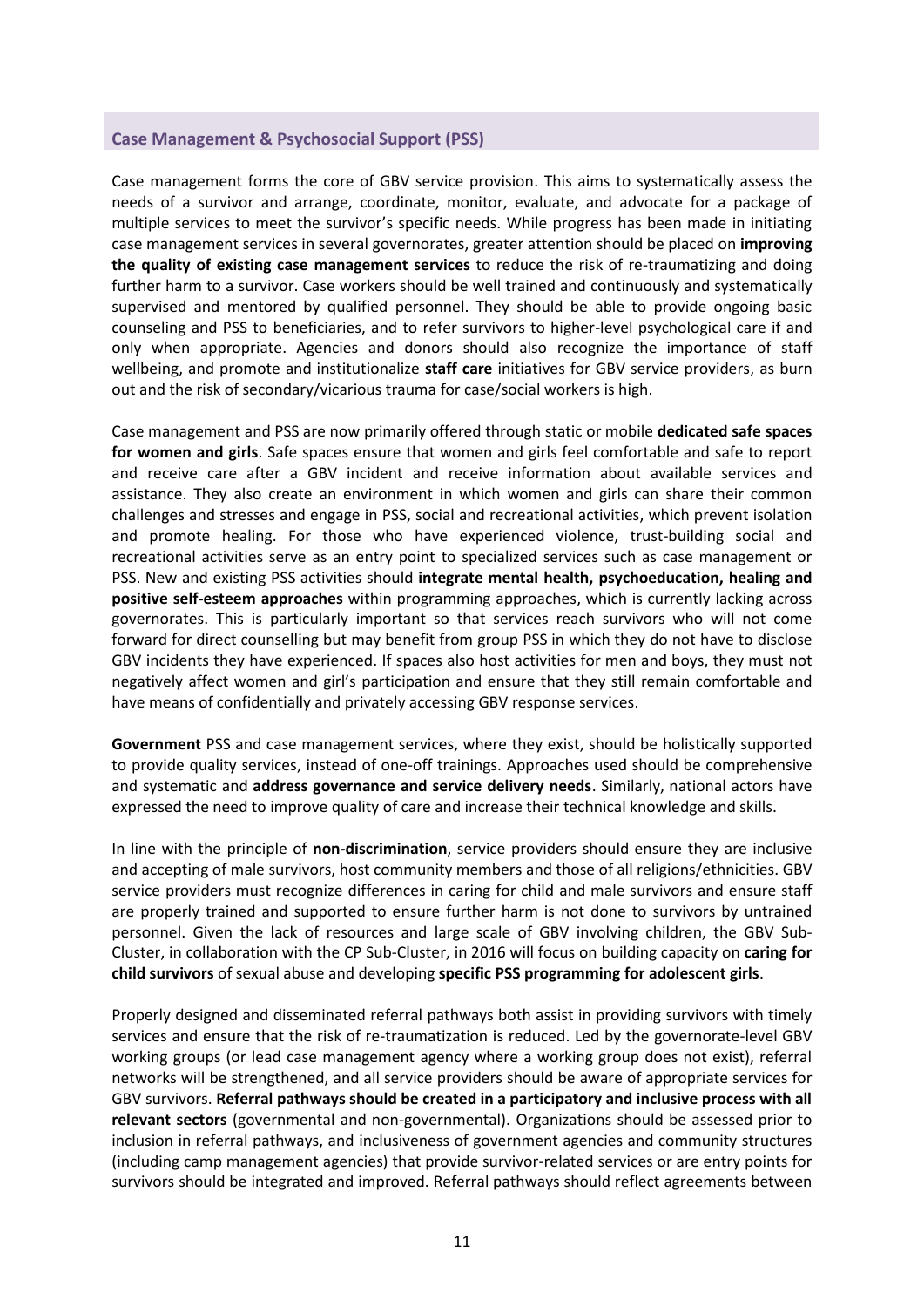Child Protection and GBV actors (if/when both are present in a given area) on which agency should handle cases of child survivors (e.g., early marriage), while a child survivor shall not be denied service if she or he chooses to report to a GBV service provider. Where possible, GBV and CP referral pathways can be integrated. Moving beyond simply disseminating referrals pathways, agencies in various sectors will be supported to understand how and when to use them and how to make compassionate and appropriate referrals that do no further harm to survivors.

**Mental health** and psychosocial support (MHPSS) actors form a key component of the referral system for survivors to access higher-level psychological care. Links between GBV case management agencies and MHPSS providers will be improved, and the follow up of cases will be ensured for continuation of care. Most survivors do not require higher-level MH services and can receive necessary care by well trained and supervised case workers and social workers. GBV agencies should clearly understand if/when to refer survivors to higher-level mental health care. MHPSS actors will also be better engaged in GBV contingency planning and emergency response efforts as per their essential role in first-line GBV response, ensuring qualified personnel to handle severe cases of GBV.

#### <span id="page-11-0"></span>**Health**

Immediate access to medical care for survivors of GBV, particularly physical and sexual violence, is a lifesaving first-line response for the GBV sector. In many settings, the health sector is the entry point into GBV service provision for survivors. As a first contact and/or providers of lifesaving services, health care providers bear a responsibility of identifying a GBV survivor's needs with sensitivity and compassion and provide appropriate services and referrals. However, in Iraq, this is not the case due to the shame, stigma and fear associated with reporting, particularly to health providers. This is in part due to mandatory reporting laws that require government health providers to notify local authorities of any sexual violence and child abuse cases.

Additionally, there is a lack of adequately **trained medical personnel on GBV concepts and clinical management of rape (CMR)**. Survivors are not able to access the few existing CMR services due to existing policy constraints. A **national protocol on CMR** for treatment, referral and documentation does not yet exist for KRG or federal Iraq. Developing and rolling it out will require investment in streamlining systems, training, post-rape care supply chain management, and ongoing support to health facilities. In addition, medical personnel are not trained on immediate psychosocial support and confidentiality, and most of medical facilities lack adapted and private spaces to receive survivors. Fear of reprisal from survivors' families and perpetrators also deter health providers from caring for survivors and providing adequate care.

While the GBV Sub-Cluster has shifted responsibility of CMR to the Health Cluster and Ministry of Health (MoH), it remains committed to supporting the health partners, especially in ensuring quality psychosocial care in line with survivors' best interests. The GBV Sub-Cluster will also promote training/mentoring of female health staff and GBV focal points within facilities, encourage self-care for health workers, distribute treatment protocols for sexual violence and GBV referral pathways in facilities, ensure availability of post-rape kits, and conduct outreach and awareness raising on the importance of **timely reporting of sexual violence**. The GBV Sub-Cluster will advocate to ensure the **Minimum Initial Service Package** for Reproductive Health in Crisis Situations is available in all health responses, including CMR, and will continue to work with the MoH and Health Cluster to develop CMR protocol that reflect international standards that allow women to choose to whom to report cases and receive immediate treatment. The GBV Sub-Cluster will also engage stakeholders to clarify laws that pertain to women's, girls' and survivors' health, including mandatory reporting by health workers, and provision of safe abortions for those at risk of suicide from honor-related violence.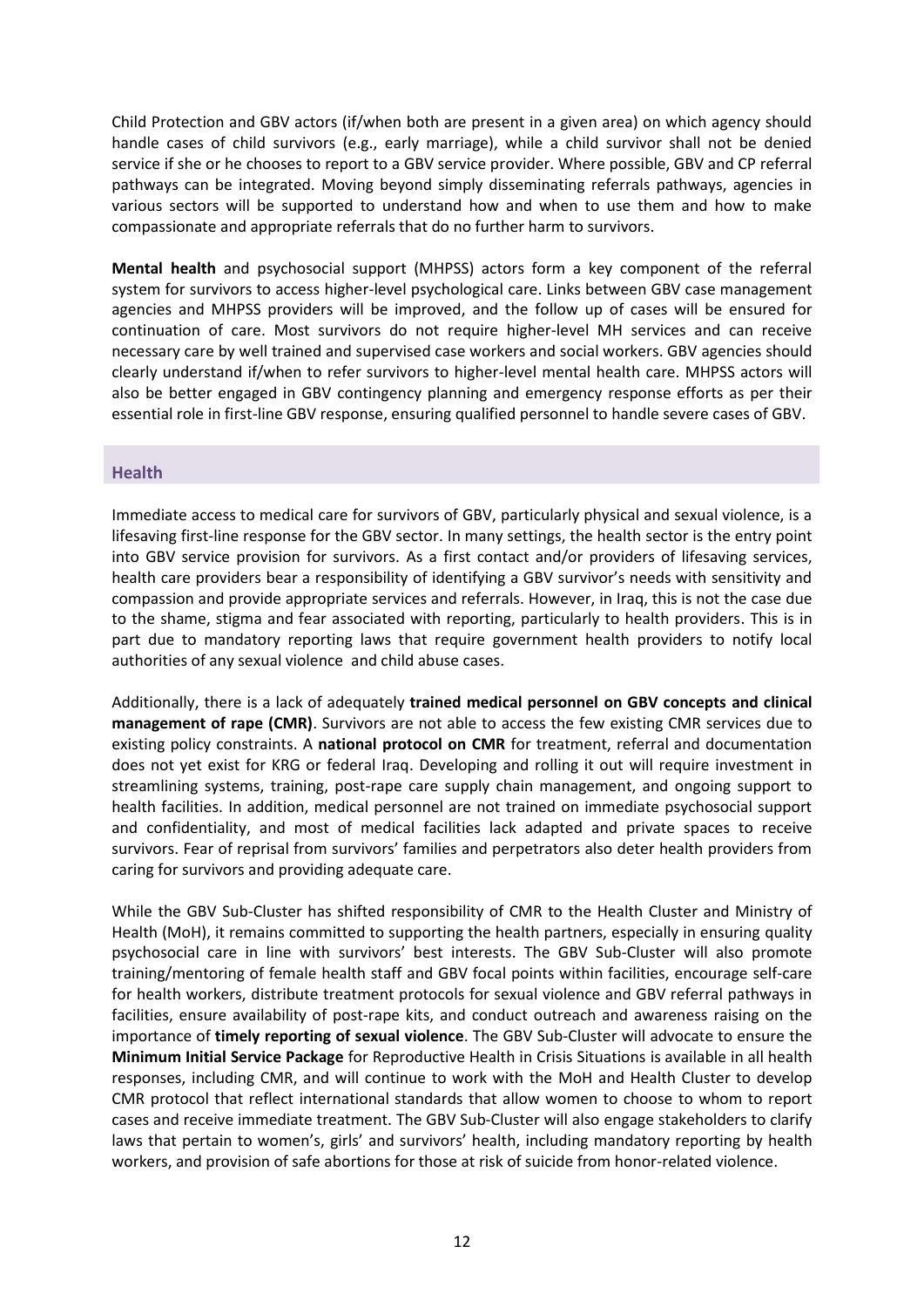#### <span id="page-12-0"></span>**Safety and Security**

Survivors of GBV, especially domestic and sexual violence, have limited options to ensure their safety and security, amid immense fear for their life (e.g., honor killing). Married women suffer immense hardship in this context, making divorce a difficult option. Though a few exist in KRI, temporary safe houses/shelters are unavailable in most locations, and when they are available, they insufficiently meet the needs of survivors and their children. GBV actors should assist the government in **creating SOPs for managing existing and creating new safe shelters** and improving critical infrastructure. Additionally, training and ongoing support to agencies operating safe shelters is essential, as well as the inclusion of specialized GBV services within shelters.

Given the militarized context and involvement of security forces in IDP and refugee movement, relocation and return, **the security sector, police and military personnel should be educated** about GBV, have **private rooms** for meetings with individuals who have been exposed to GBV, ensure **same-sex interviewers**, and institute **protocols for referrals** to other sectors. Preventing retraumatization at the hands of the security sector is of upmost importance.

Overall, protection actors need to **improve information collection regarding gender and GBV** and understand the risks women and girls face in various displacement situations in a more comprehensive manner. GBV actors, and the GBV Sub-Cluster, have an obligation to advocate for integration of GBV in protection monitoring and assessments.

#### <span id="page-12-1"></span>**Access to Justice**

Essential in meeting the various needs of survivors, as well as vulnerable groups of women and girls (e.g., female-headed households), is the provision of free or low-cost **legal counselling, representation and general court support**, where GBV can be challenged. Actors should also ensure systems are in place to **monitor court cases and judicial processes**. Strengthening access to justice will require a longer-term approach, involving improved accountability, fighting against impunity, empowering women's organizations, building the capacity of local lawyers, strengthening security and protection measures for those who seek justice, and strengthening the capacity of the judiciary and the police. In particular, police will have to guarantee respect and confidentiality and must include **trained female officers** to receive and follow-up GBV complaints. Furthermore, legal services should be made available in all locations where there is a need, and support should be provided to those who are unable to access courts or legal centers. For example, mobile legal aid services can play a key part in areas where there is a lack of services.

Capacity-building efforts for the Ministry of Interior (including DVAW), Ministry of Labor and Social Affairs and other relevant government bodies should be **structured and enforce survivor-centered approach**. Many of the legal needs of GBV survivors regard **legal documentation**. Women's vulnerability increases when they cannot access basic documents, such as marriage and divorce certificates. As such, legal aid centers should assist women in finding these, recognizing that they are critical for the enforcement of women's rights and their further protection.

Mediation is commonly used as a tool to address GBV in Iraq. This is known to be a problematic for this purpose and risks further harm to survivors; therefore, use of **mediation should be discouraged**. Where it is used, careful steps should be put in place to ensure mediation is protective of survivors. Nevertheless, capacity building should be done for actors using mediation as a tool to deal with GBV.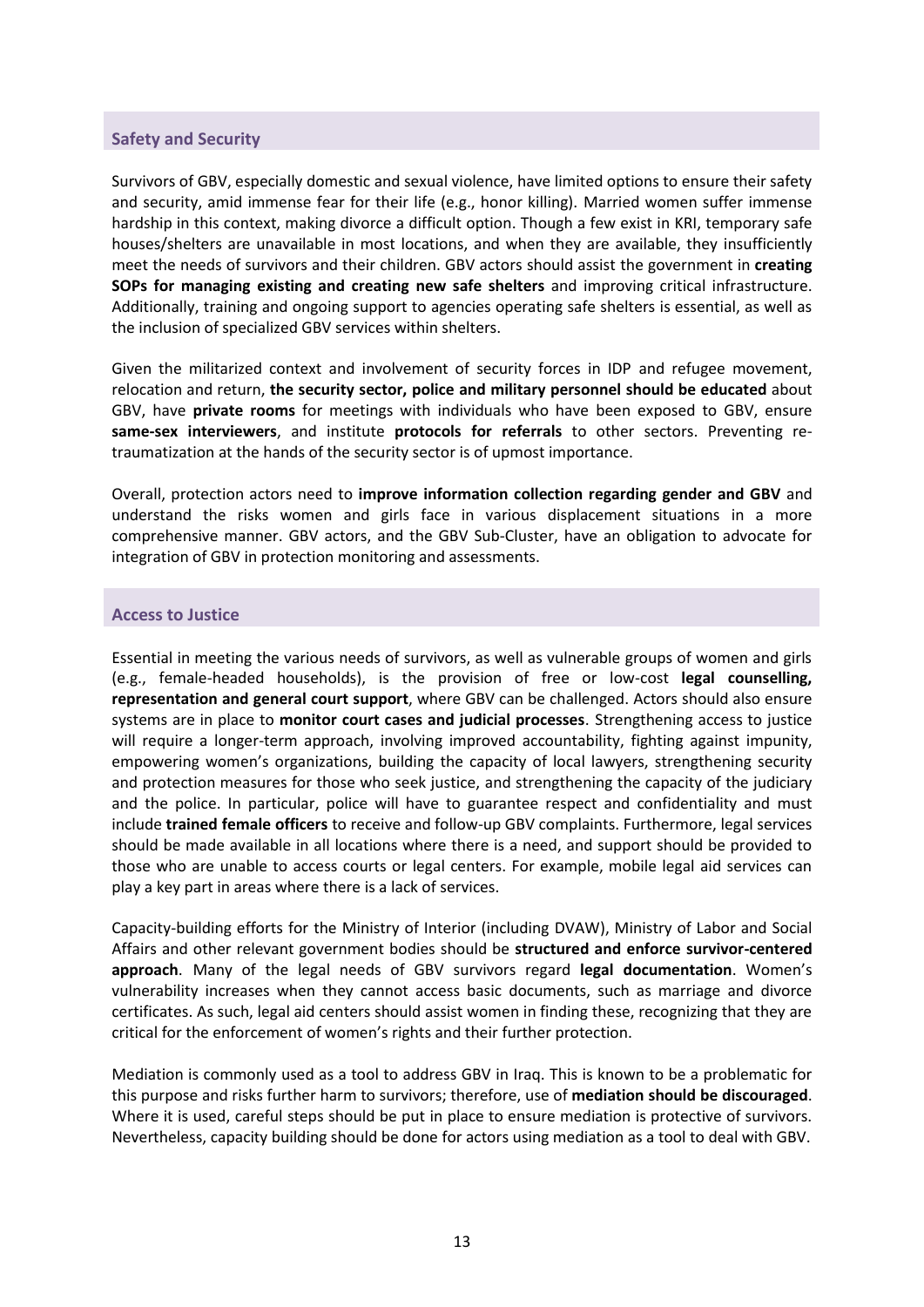#### <span id="page-13-0"></span>**Objective 2: Prevention & Mitigation**

In Iraq, prevailing attitudes and beliefs have been identified as enabling factors for GBV. Although a slow process, changing perceptions, attitudes and behaviors is an ongoing need and priority for longterm impact. The Dahuk GBV WG, in particular, emphasized the importance of raising women and girls' awareness of their legal rights and entitlements. With this knowledge, women and girls will be empowered to make informed decisions and have the ability to claim their rights. Community-based solutions to prevent and respond to GBV and create safer and more protected environments for women and girls are paramount for sustainability, and should include men and boys. Additionally, all humanitarian personnel should assume GBV is occurring and threatening affected populations, treat it as a serious and life-threatening problem, and take actions to prevent and mitigate it within their sectors.

#### <span id="page-13-1"></span>**Awareness Raising and Outreach**

Mass awareness campaigns on GBV issues have largely focused on KRI. While there is a need to **strengthen the behavior change approach** of campaigns, greater attention should be placed on areas outside KRI for outreach and awareness raising on GBV to ensure survivors are aware of services available and encourage survivors to access resources. **Involvement of government and community structures** should be improved, and the participation of the community in design, planning, implementation and evaluation of campaigns should be ensured.

GBV service providers, especially PSS and case management agencies, are responsible for conducting targeted outreach efforts in consultation with the community and government that should include, at a minimum, causes and consequences of GBV, context-specific guidance on what to do if GBV occurs, availability of resources and services, and instructions on how to access them.

Community engagement strategies (including development of IEC materials) in hard-to-reach areas have been prioritized for 2016 to enable GBV organizations to use them to raise awareness on services and encourage survivors to access care. This is particularly important in hard-to-reach areas. Engaging community leaders is essential in securing their buy-in of services and support in referring survivors.

Essential to working with communities is ensuring open channels of communication. Pursuant to the Protection Cluster's strategy, agencies must ensure they develop **accountability mechanisms** to the affected population through functional, accessible complaint and reporting mechanisms and ensuring staff are trained on a **code of conduct**. Though ultimate responsibility for Prevention of Sexual Exploitation and Abuse (PSEA) lies with Humanitarian Country Team (HCT) in Iraq and individual agencies, the GBV Sub-Cluster will work with/support the in-country PSEA focal point network on common objectives related to addressing PSEA. Recently, guidance has been issued on the implementation of the Secretary General's Plan of Action contained in the report of the Secretary General on Special Measures for Protection from Sexual Exploitation and Abuse from February 2015. The Plan of Action is aimed at strengthening the zero tolerance policy and the UN's response to SEA under the three-pronged strategy of prevention, enforcement and remedial action.

#### <span id="page-13-2"></span>**Cross-Sector GBV Risk Mitigation**

In 2016, Iraq has been selected as part of the global roll out of the 2015 IASC *Guidelines for Integrating Gender-Based Violence Interventions in Humanitarian Action* with the support of the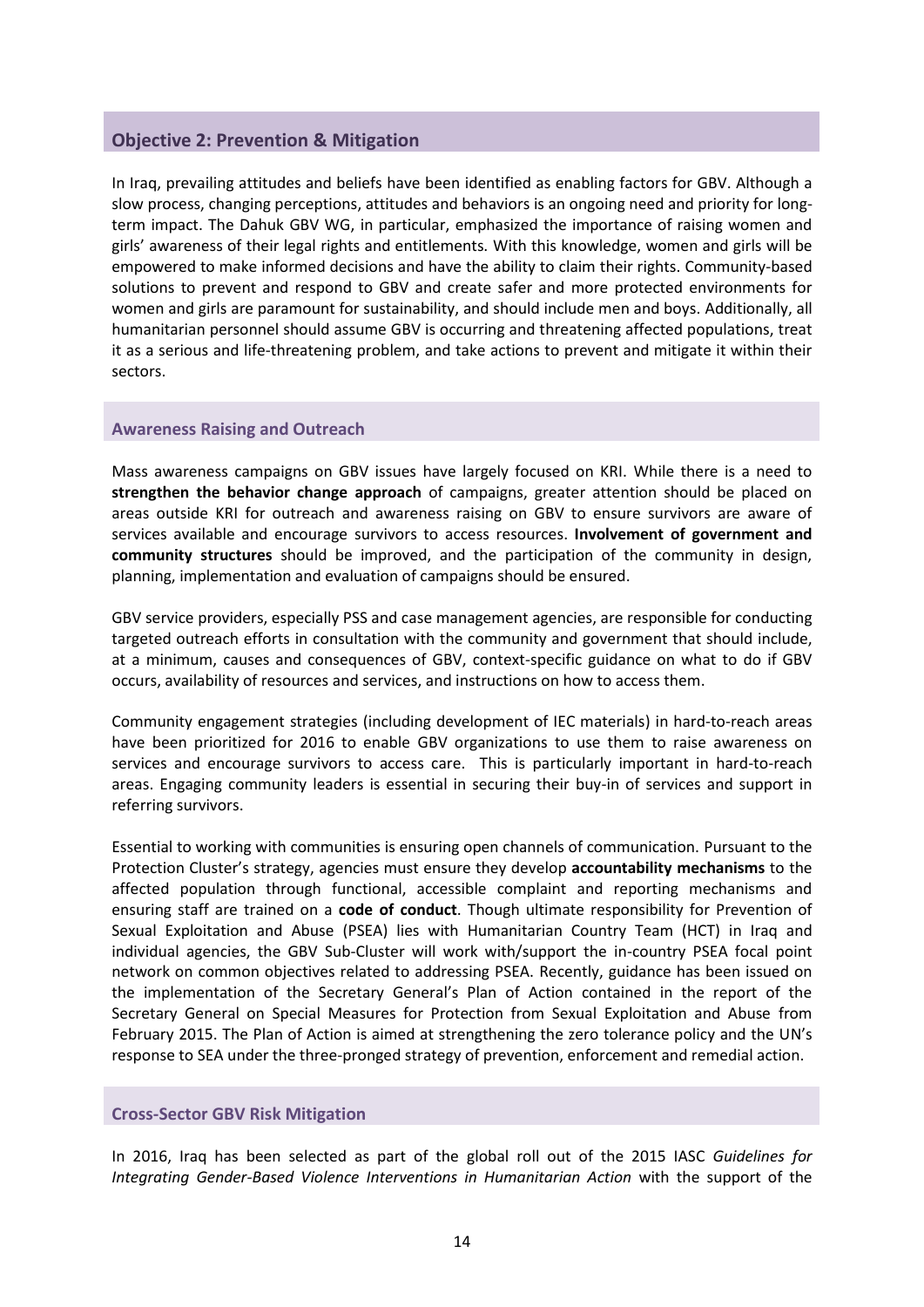Global GBV Area of Responsibility (AoR). The GBV Sub-Cluster will support other clusters with GBV risk mitigation efforts through **training and ongoing mentoring** that include **developing strategies to integrate GBV risk mitigation and response** within clusters and agencies. The GBV Sub-Cluster will also continue to advocate for the involvement of women and girls in all stages of project cycle, especially planning (e.g., site planning, WASH facility locations, NFI material selection) and assessment. Given the dynamic conflict nature in Iraq, assessments occur frequently but lack adequate gender lens, particularly with regard to identifying GBV risks. Cross-sector engagement needs to include improvements on tools and implementation of assessments to safely and ethically collect relevant data (including sex- and age-segregated, same-sex interviewing, and training interviewers on GBV sensitivity and referral).

The roll out of the *GBV Guidelines* by a GBV AoR consultant will initially focus on a few clusters in Iraq that will be chosen in consultation with global clusters to promote cluster ownership of the initiative. Interventions in Iraq will build on previous efforts by the GBV Sub-Cluster, especially the 'buddy' system whereby a GBV specialist worked with Health and WASH clusters on mainstreaming and integration. For example, sub-cluster members reviewed other cluster/sector's strategies and Humanitarian Needs Overview (HNO) and created GBV checklists for reviewing submitted Humanitarian Response Plan (HRP) proposals. This system will be bolstered, especially for clusters not included in the *GBV Guidelines* roll out by the consultant.

#### <span id="page-14-0"></span>**Social and Economic Empowerment**

Education and income-generation projects also comprise both psychosocial and GBV prevention programming. Though income-generating projects promote women's economic self-sufficiency, they often can shift traditional gender roles within households and alter power differentials between male and female family members that may increase tension and lead to greater risk of domestic violence. Thus, actors need to **actively monitor and responsibly address potential GBV risks**, ensure women know how to access to response services, and actively engage men in prevention efforts. Income-generating projects should go **beyond simple vocational training** by being **well researched based on market gaps/opportunities.** Projects should be based on consultations with beneficiaries, link beneficiaries with markets and supplies for sustainability, and develop business skills.

In Iraq, cash assistance has shown promising results in supporting vulnerable households and promoting economic independence. **Cash transfer mechanisms should be strengthened** to ensure more responsible delivery that reduces risk of harm to women and girls. For example, when cashbased interventions are insufficient to meet a family's needs, are not contextualized or only target male heads of households, at-risk groups (e.g., female-headed households) may be forced or coerced to provide sex in exchange for food and material supplies or engage in physically dangerous jobs for money. GBV Sub-Cluster members should work with the Cash Working Group to develop guidance on how to prioritize cash transfers for at-risk women to meet basic needs and protect from negative coping strategies (e.g., survival sex), exploitation, abuses and GBV.

#### <span id="page-14-1"></span>**Objective 3: Coordination & Advocacy**

Ensuring better, more targeted, responsible and responsive action for GBV prevention and response requires strong and supportive coordination and advocacy that are closely connected with needs of beneficiaries and service providers on the ground. The GBV Sub-Cluster will focus on improving national and sub-national coordination and data management, ensure timely and contextualized contingency plans and emergency response, adequately fundraise, and influence legal and policy frameworks relevant to women and girls, especially survivors of GBV.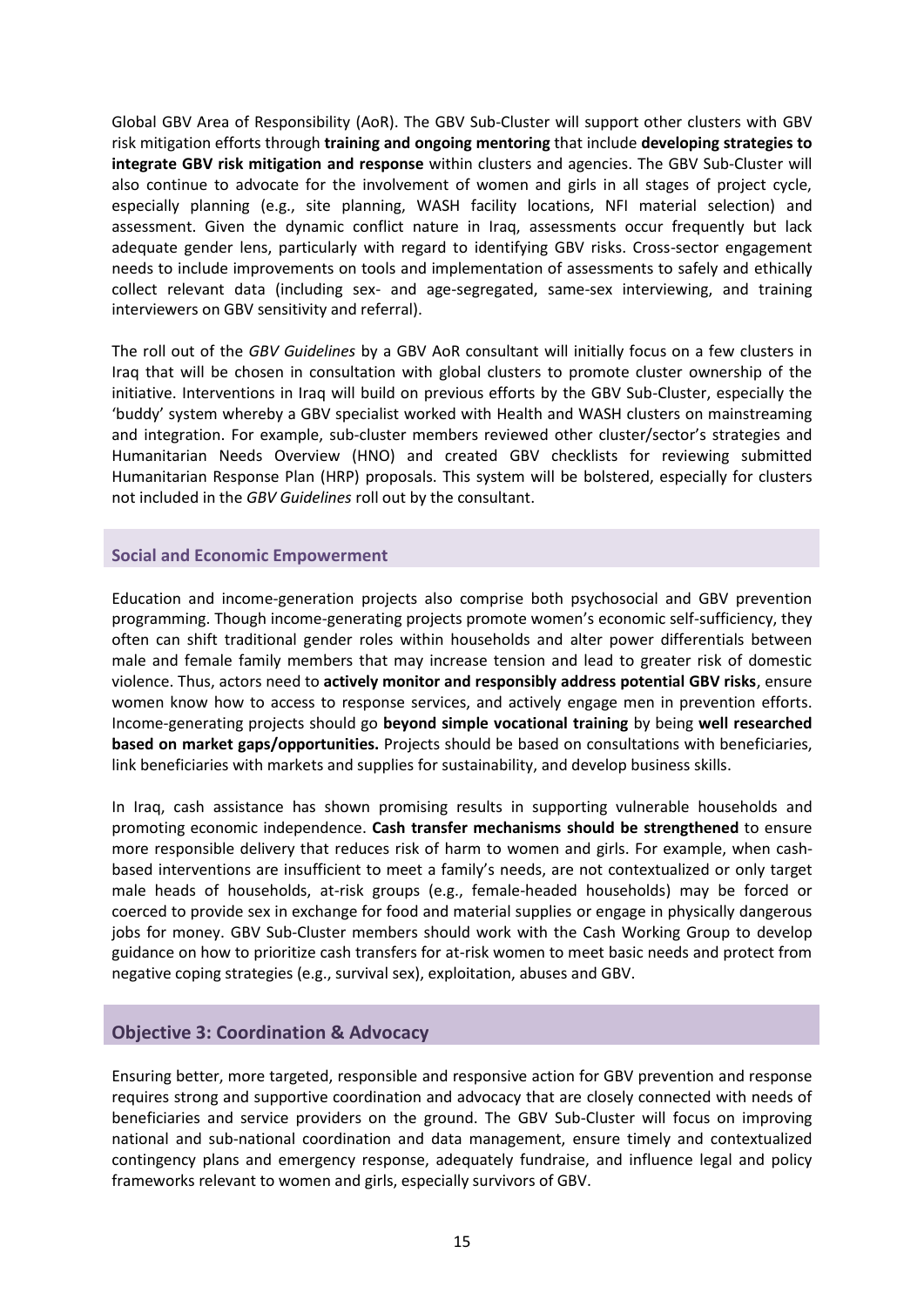#### <span id="page-15-0"></span>**Coordination and Data Management**

Dialogue with the different actors and across locations revealed uneven knowledge of, and participation in, the cluster system-led response. Without coordination and communication between GBV actors, across sectors and between government and humanitarian actors, there has been duplication of efforts, disjointed strategies and inefficiently used resources. In 2016, **linkages between national and governorate-level GBV coordination structures** will be improved and structured, as will connections with other local coordination mechanisms (e.g., protection WGs, CP WGs, OCHA/ICCG) where they exist. New working groups or focal points will be formed and supported by the national GBV Sub-Cluster through a formal process based upon agreed criteria.

The GBV coordination structure lacks adequate inclusion of NGOs, with UN agencies playing the leading role in decision making, planning and strategic direction. Greater effort will be made to include NGOs as leaders in coordination given their advantage as service providers with firsthand knowledge on implementation issues and survivor needs and wishes.

The national GBV Sub-Cluster will update its **GBV SOPs** and ensure adequate roll out in the governorates. The GBV Sub-Cluster will work more closely with the Child Protection Sub-Cluster to enhance synergies and common approaches on joint projects, which include case management, adolescent girls programming, caring for child survivors of sexual abuse and child marriage issues. The GBV Sub-Cluster will also improve its responsiveness to Protection Cluster needs and improve visibility and inclusivity of GBV issues.

The need to create an evidence base through better information management and data/trend analysis was widely expressed during strategy development consultations, which would help in advocacy and designing more effective prevention and response services. However, greater efforts need to be made in ensuring all partners understand the principles of **safe and ethical data collection**, as well as **confidentiality and data privacy** to safeguard survivors, communities and service providers. In 2016, GBVIMS will expand to additional partners and include greater dissemination of shareable data. Greater effort should be made to **support partners in data collection and submission** using the tools. **Safety audits** of IDP and refugee sites will be routinely collected across governorates by trained personnel to identify GBV risks, trends across sites, and inform advocacy and cross-sector GBV risk mitigation. Information management will capitalize on existing data collection and reporting (e.g., IOM DTM, protection monitoring, RPA) and use various sources to **produce useful materials** for information sharing, visibility, advocacy and fundraising. National partners and government agencies, in particular, will be supported to improve on data collection, project monitoring and reporting (e.g., into Activity Info and GBVIMS).

#### <span id="page-15-1"></span>**Contingency Planning and Emergency Response**

Lessons learned from the governorates strongly encourage support for improved contingency planning and emergency response. For example, after the retaking of Sinjar, Ninewa Governorate, by government security forces, the release of hundreds of minority women who experienced multiple forms of GBV (including gang rape) during ISIL captivity significantly overwhelmed existing response capacities for both NGOs and government in Dahuk Governorate. As the conflict in Iraq progresses, planning for similar events is necessary and must be inclusive of local government bodies that are ultimately responsible for the protection of civilians (e.g., governorate-level DoLSA, DVAW). Key multi-sector agencies that have some capacity and/or presence in these response locations should be identified and **adequately equipped with the knowledge and tools necessary for a rapid GBV response**. They must also be sufficiently funded through **emergency funding mechanisms** to enable